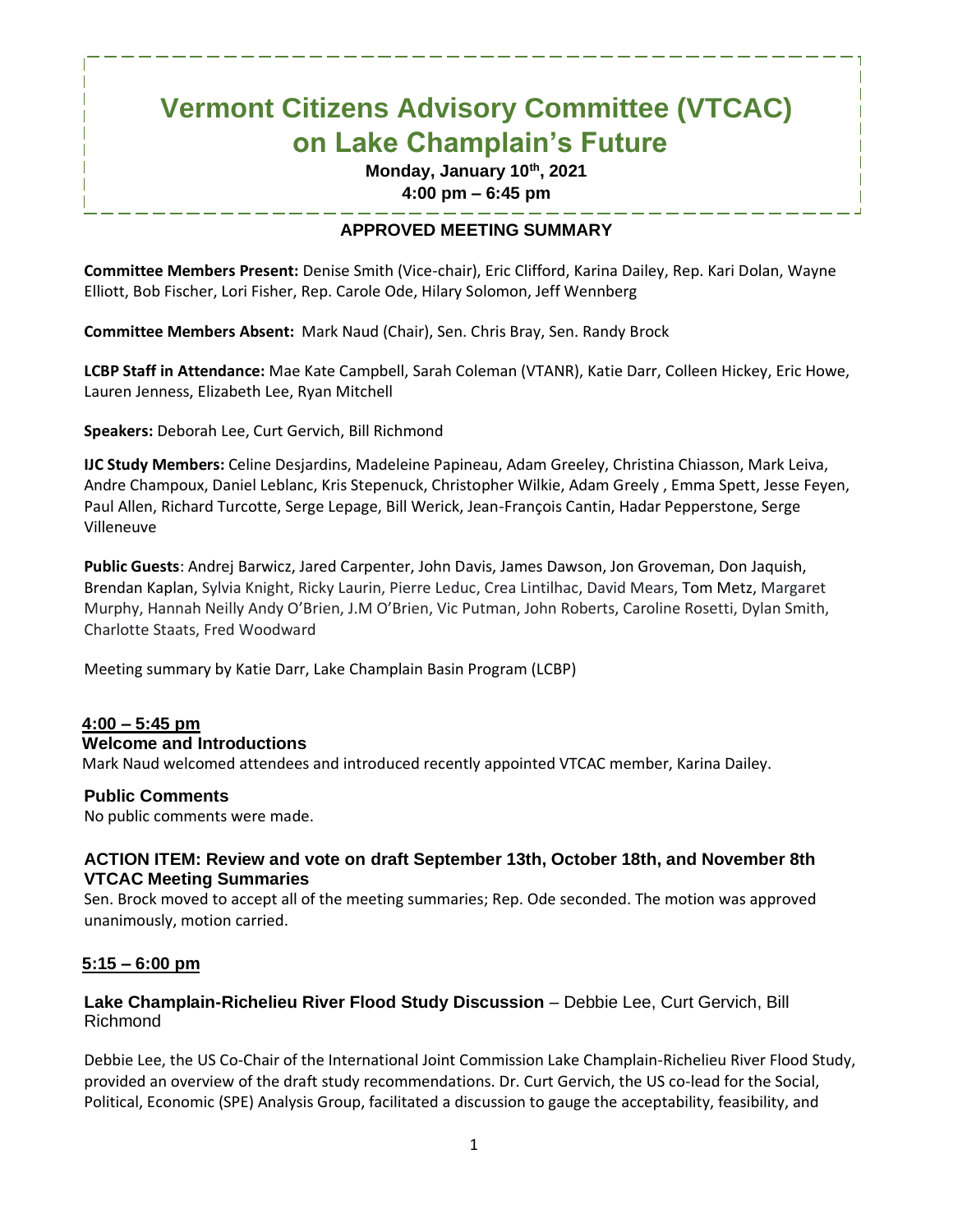obstacles to implementation of the proposed recommendations. The Study Board will use the feedback from this discussion to refine the final study recommendations which will be presented to the US and Canadian governments for consideration of and future action. The presentation is included with the meeting materials, a summary of the discussion for each recommendation is included below. Additional public meetings will be held on February 8th from 10am - 12pm [\(Register Here\)](https://ijc.us2.list-manage.com/track/click?u=6f596332b572c1092ac6c20a3&id=27b7ed68ec&e=db16ca91ac) and 7pm - 9pm ( [Register Here\)](https://ijc.us2.list-manage.com/track/click?u=6f596332b572c1092ac6c20a3&id=cceb24bf20&e=db16ca91ac) in addition to a formal public comment period.

# *Discussion Related to the Draft Recommendation on Theme 1: Structural Solutions*

*The Study Board recommends the IJC advise governments that a modest level of flood and drought relief can be achieved by returning the Saint-Jean- sur-Richelieu shoal and the hydraulic regime to a more naturalized state, through the removal of some flow-impeding human artifacts and the installation of a submerged weir (Alternative 1). Additional flood relief can be gained through combining this with a modest diversion through the Chambly Canal (Alternative 3). The Study Board has determined that both these alternatives present a viable, moderate structural solution.*

- The positive impact of the recommended solutions needs to be put in the context of the 2011 flood so the public clearly understands the benefits.
- **Q:** What were the assumptions of the Cost/Benefit analysis?
	- o **A:** Bill Werick clarified that costs are well known and occur as soon as the structure is built, with some additional costs for maintenance. The benefits are more speculative and are calculated based on the average likelihood of flood occurrence and potential damages. If we were to have a flood like the 2011 flood in the year after we built the project, the benefits in that one flood would pay for the project. There would still be damages, but they would be substantially reduced.
- **Q:** How will the project be funded?
	- o **A:** Debbie Lee shared that the project would be funded from the US, Vermont, New York, and Canada. The breakdown of funding would be determined by the governments.
- **Q:** Did the study look at the effects of the structure on native fish?
	- o **A:** Debbie Lee clarified that the study did look at a limited range of performance indicators for a variety of fish, but if the governments decide to proceed with the structural solution a more thorough environmental impact assessment would be required to move the project forward.
- **Q:** How was the flood level evaluated?
	- o **A:** Bill Werick noted that in the shoulder seasons, the water level is slightly higher and more natural, as discharge is increased. The reshaping of the channel allows greater flow. Alternative 1 will lower water levels whenever they are high, this is intrinsic in the system and has been tested with many simulations for large and small floods.
- A primary challenge will be securing funding for projects.
- Several participants echoed the importance of targeted outreach to environmental organizations in New York and Vermont.
- Bill Richmond clarified that once the study is complete and recommendations are submitted, it does not mean the governments will implement the recommendations and begin constructing the project. For a project to be built, it needs to be initiated by the governments. During the governmental review, they may change details and decide to take on further testing.

*Discussion Related to the Draft Recommendation on Theme 2: Watershed Storage*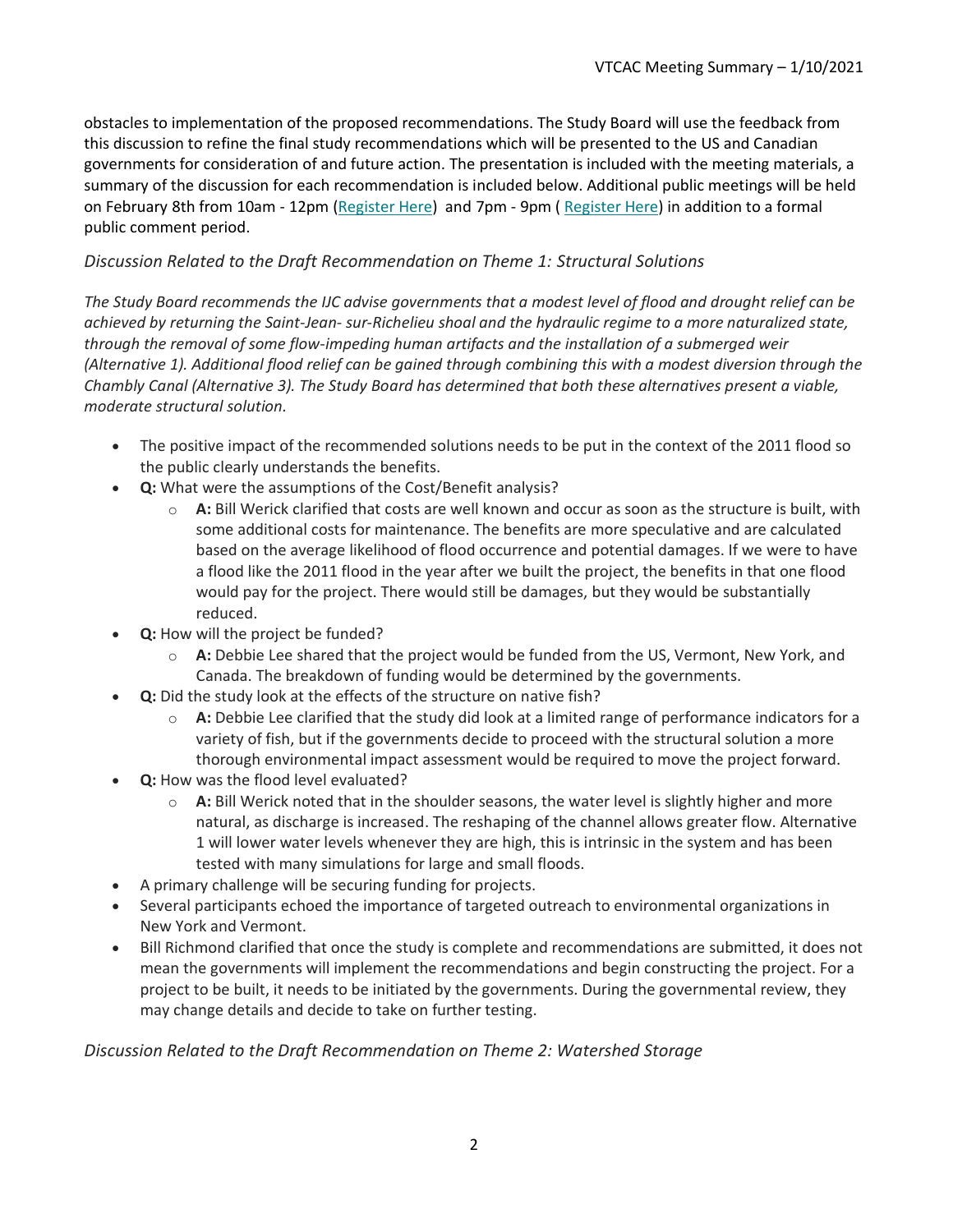*The Study Board recommends that the IJC encourage the governments to continue protection of existing wetlands as they provide some level of flood relief at the basin scale.*

- Several attendees voiced concern that the Study left out critical areas for potential storage. The Study used the National Wetlands Database which is incomplete and primarily looked at agricultural lands which may set up conflicts with farmers. There are wetlands in other types of land that were not factored in. The report underestimates the scale of wetland benefits. The study results need to discuss the tremendous wetland loss that we are suffering from and its effect on the capacity of the lake to weather floods.
	- $\circ$  Debbie Lee clarified that the Study did recognize value wetlands and key wetlands. The Study needs to be careful of the messages conveyed. There is great value in preserving wetlands and rehabilitating wetlands, however the challenge with this Study is it is mandated to look at reducing water levels on Lake Champlain. Under the mandate of the Study, they are not able to address how additional wetlands would help with localized flooding. The Study will be careful with this messaging. Wetlands are helpful at basin scale for small to moderate flooding, but with major floods, watershed storage is consumed, and it would be difficult to have enough storage just with wetlands.
	- $\circ$  Bill Werick added that the Study did a lot of work to look at the extent of both wetlands and floodplains through modeling. They looked at The Nature Conservancy paper published about the Otter creek wetlands which had a huge effect during Hurricane Irene. Water stored in riparian areas flowed back to Otter Creek. However, this study is focused on Lake Champlain and tributary storage isn't an effective strategy to decrease lake levels.
- An issue in promoting the preservation and remediation of wetlands is increased pressure to develop waterfront properties.

## *Discussion Related to the Draft Recommendation on Theme 3: Flood Response*

*The Study Board recommends that the IJC advise the governments that:*

- *Work to improve the functionality and implementation of coherent risk assessment systems will need to be supported after the Study in both countries.*
- *State-of-the-art modelling tools (such as the Integrated, Social, Economic and Environmental system TM) developed for the Lake Champlain-Richelieu River basin can greatly aid flood response planning and should be maintained.*
- **Q:** Were the new bathymetry models available for shallow waters utilized by the Study?
	- o **A:** Jesse Feyen affirmed that they worked closely with Tom Manley to incorporate his bathymetric data into the hydrodynamic model in combination with additional survey work.

## *Discussion Related to the Draft Recommendation on Theme 3: Climate Change & Flood Response*

*The Study Board recommends that the IJC advise the governments that the variety of climate modeling approaches applied by the Study all indicated the potential for larger, more damaging floods than 2011. This information should be shared with communities and its consideration in their floodplain management and emergency plans should be encouraged.*

- **Q:** Did the Study quantify the risk of flooding greater than the 2011 flood?
	- o **A:** Debbie Lee noted that it is not possible to assign exact probabilities. The Study modeled thousands of scenarios. We cannot predict what the future climate will be, it depends on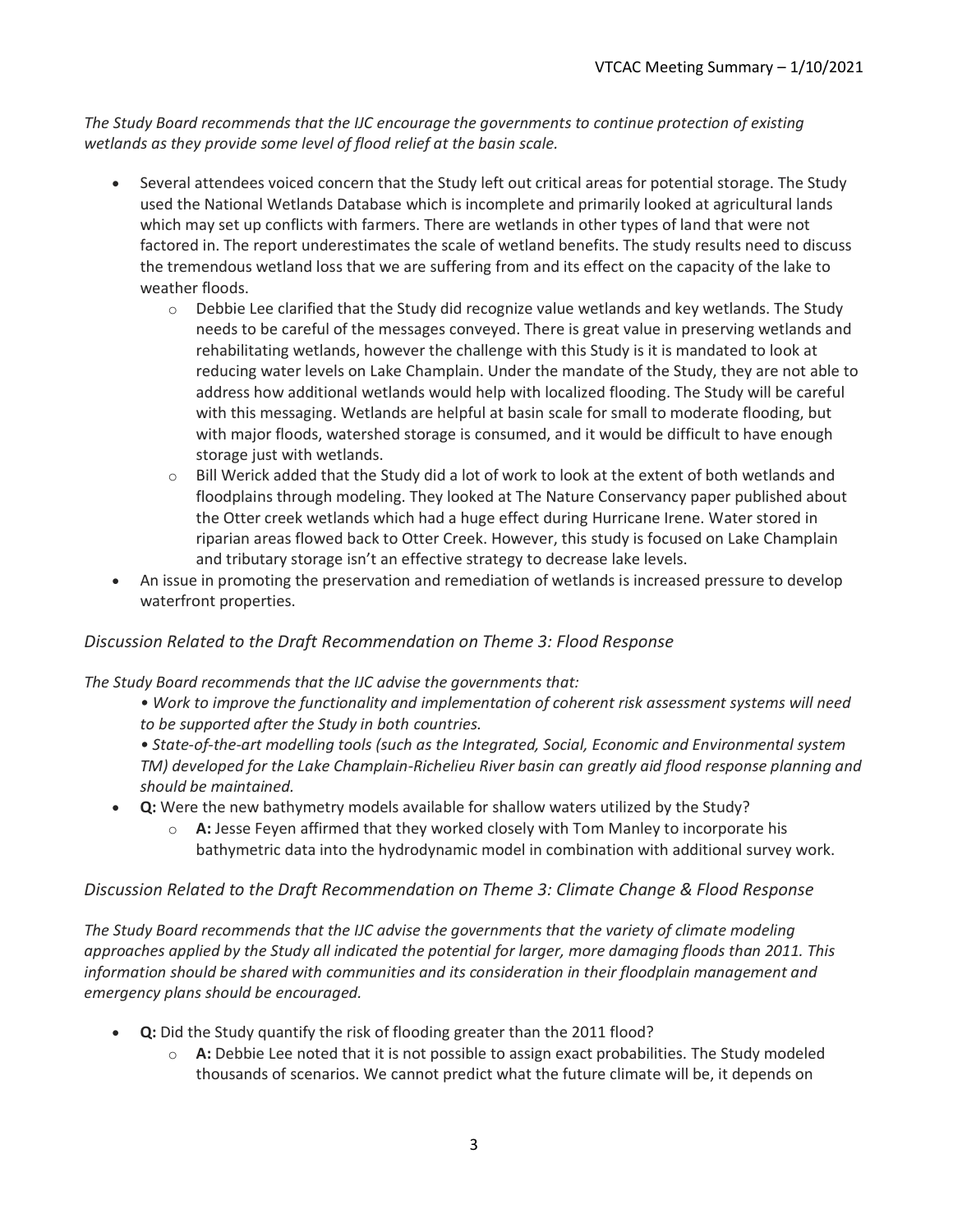emissions reduction and other factors. The ISEE model is a powerful tool for municipalities and planners.

- Multiple attendees noted that the local level is not equipped to fund this, funding would be required from the state, provincial, and federal governments.
- In addition to large flood event modeling, it would be helpful to see data on future average lake levels included in the Study.

#### *Discussion Related to the Draft Recommendation on Theme 4: Floodplain Management*

*The Study Board recommends that the IJC encourage the governments to work with the jurisdictions, private sector and communities to explore the ideas and analytical modelling approaches presented in the Study's Integrated Flood Risk Management Strategy for the Lake Champlain -Richelieu River basin (flood mapping, flood risk communication, management of floodplain occupancy, flood insurance).*

- Obstacles to this recommendation may include wealthy people who are connected to politicians and influence floodplain management.
- Local governments will need to be deeply involved in floodplain occupancy and management.
- Floodplain mapping can also be an opportunity to look at possible wetland expansion.
- Insurance policies should discourage building and development in floodplain areas.
	- $\circ$  Bill Werick clarified that it is generally widely agreed that insurance should not encourage development. The flood insurance program would be for homes and buildings that have already been built. Although we've had flood insurance for over 50 years in the US, its effectiveness is limited. Most people do not buy it. The ISEE model is a useful tool that can help determine at a particular location if it makes more financial sense to insure a particular building or relocate it. Better, more granular data can help improve flood insurance programs.

## **Lori Fisher made a motion for the VTCAC to make a formal request to the Lake Champlain-Richelieu River Study Board that they hold an additional stakeholder meeting with environmental groups in New York and Vermont. Bob Fischer seconded.**

• The motion was approved unanimously.

## **5:45 – 6:45 pm**

## **Public Comments**

No public comments were made.

## **2022 VTCAC Action Plan Discussion** – Denise Smith

Denise walked through the latest draft of the 2022 VTCAC Action Plan and led the CAC through a discussion on the edits and outstanding comments since the last meeting. The Action Plan Work Group will reconvene on Friday, January 21st to discuss and incorporate the suggested changes. Summary of comments and suggested edits below:

- Add descriptions of the required workforce and business developments to the talking point.
- Talking points for Aquatic Invasive Species Prevention should include:
	- $\circ$  The bill introduced by Rep. Dolan that supports dedicated funding for AIS prevention and management
	- o Data on the loss of AIS staff at VTANR